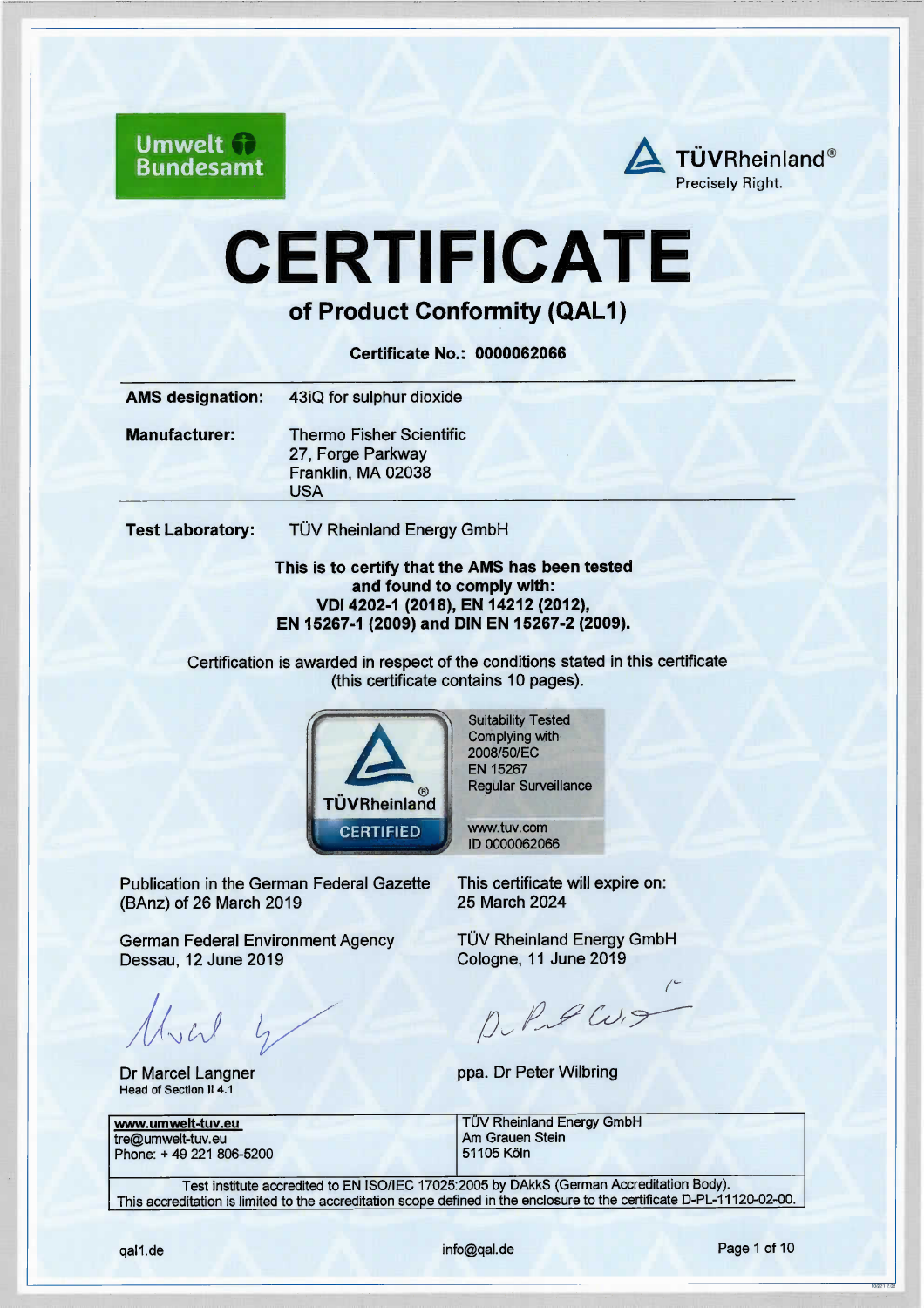### **Umwelt Bundesamt**

**Certificate:** 0000062066\_00 / 12 June 2019



**Initial certification:** 26 March 2019 **Expiry date:** 25 March 2024

**Test Report:** 936/21242986/B dated 2 October 2018 **Publication:** BAnz AT 26.03.2019 B7, chapter III number 2.1

#### **Approved application**

The certified AMS is suitable for continuous ambient air monitoring of  $SO<sub>2</sub>$  (stationary operation).

The suitability of the AMS for this application was assessed on the basis of a laboratory test and a three-months field test.

The AMS is approved for an ambient temperature range of +0 °C to +30 °C.

The notification of suitability of the AMS, performance testing and the uncertainty calculation have been effected on the basis of the regulations applicable at the time of testing. As changes in legal provisions are possible, any potential user should ensure, in consultation with the manufacturer, that this AMS is suitable for monitoring the limit values relevant to the application.

Any potential user should ensure, in consultation with the manufacturer, that this AMS is suitable for the intended purpose.

#### **Basis of the certification**

This certification is based on:

- Test report no. 936/21242986/B issued by TÜV Rheinland Energy GmbH dated 2 October 2018
- Suitability announced by the German Federal Environment Agency (UBA) as the relevant body
- The ongoing surveillance of the product and the manufacturing process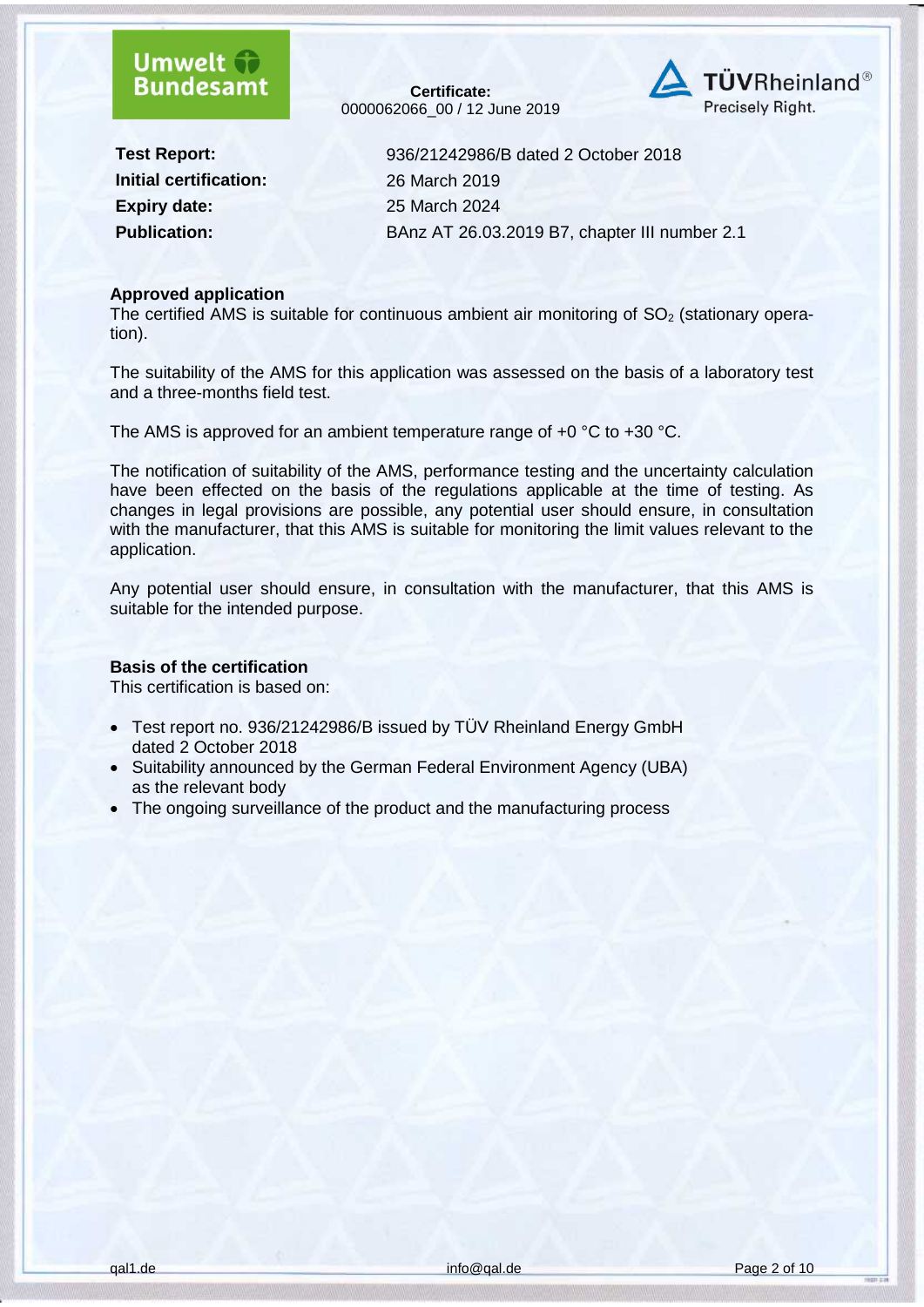**Certificate:** 0000062066\_00 / 12 June 2019



Publication in the German Federal Gazette: BAnz AT 26.03.2019 B7, chapter III number 2.1 UBA announcement dated 27 February 2019:

#### **AMS designation:**

43iQ for sulphur dioxide

#### **Manufacturer:**

Thermo Fisher Scientific, Franklin, USA

#### **Field of application:**

For the continuous measurement of sulphur dioxide concentrations in ambient air in stationary use

#### **Measuring ranges during performance testing:**

| Component       | Certification range | Unit                   |
|-----------------|---------------------|------------------------|
| Sulphur dioxide | $0 - 1000$          | $\mu$ g/m <sup>3</sup> |

#### **Software version:**

Version: 1.5.1.32120

### **Restrictions:**

None

#### **Note:**

This report on the performance test is available online at [www.qal1.de.](http://www.qal1.de/)

#### **Test Report:**

TÜV Rheinland Energy GmbH, Cologne Report no.: 936/21242986/B dated 2 October 2018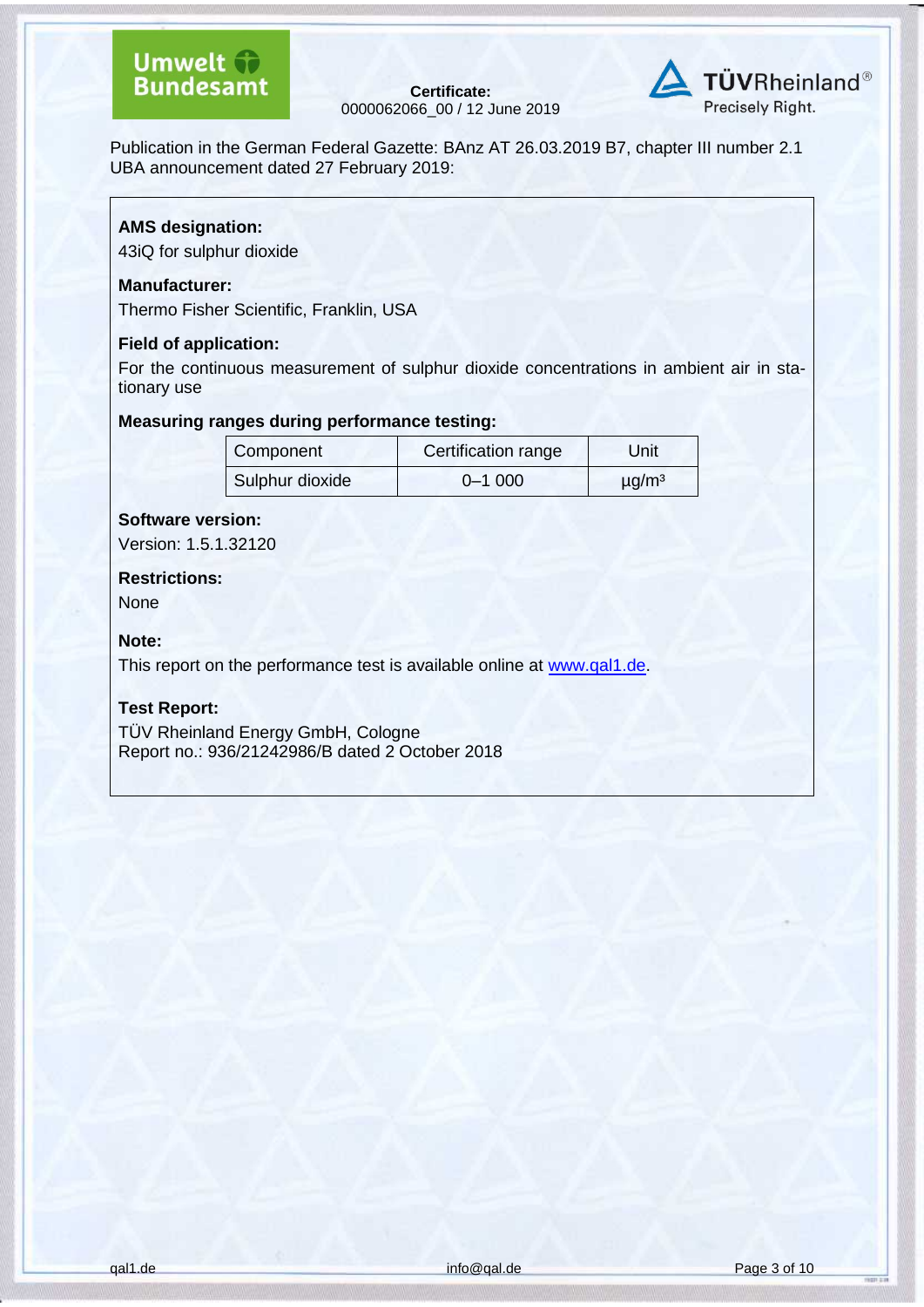**Certificate:** 0000062066\_00 / 12 June 2019



#### **Certified product**

This certification applies to automated measurement systems conforming to the following description:

The 43iQ is a continuous sulphur dioxide analyser. The instrument uses the UV fluorescence method as its measuring principle. It was designed for the continuous measurement of sulphur dioxide in ambient air.

The sample is drawn into the 43iQ through the sample bulkhead. The sample flows through a hydrocarbon "kicker," which removes hydrocarbons from the sample by forcing the hydrocarbon molecules to permeate through the tube wall. The  $SO<sub>2</sub>$  molecules pass through the hydrocarbon "kicker" unaffected.

The sample then flows into the fluorescence chamber, where pulsating UV light excites the  $SO<sub>2</sub>$  molecules. As the excited  $SO<sub>2</sub>$  molecules decay to lower energy states they emit UV light that is proportional to the  $SO<sub>2</sub>$  concentration. The bandpass filter allows only the wavelengths emitted by the excited  $SO<sub>2</sub>$  molecules to reach the photomultiplier tube (PMT). The PMT detects the UV light emission from the decaying  $SO<sub>2</sub>$  molecules. The photodetector, located at the back of the fluorescence chamber, continuously monitors the pulsating UV light source and is connected to a circuit that compensates for fluctuations in the UV light.

As the sample leaves the optical chamber, it passes through a flow sensor, a capillary, and the "shell" side of the hydrocarbon kicker. The sample then flows to the pump and is exhausted out the EXHAUST bulkhead of the analyser.

The 43iQ outputs the  $SO<sub>2</sub>$  concentration to the front panel display and the analogue outputs, and also makes the data available over the serial or Ethernet connection.

The system components include:

- DMC measurement bench: The optical bench contains the main components for the optical measurement that is at the heart of determining the  $SO<sub>2</sub>$  concentration. In the reaction chamber pulsating light from the flash lamp excites the  $SO<sub>2</sub>$  molecules. A condenser lens collects and focuses light from fluorescing  $SO<sub>2</sub>$  molecules onto the PMT assembly.
- HC kicker: The heated hydrocarbon kicker removes hydrocarbons from the gas stream while leaving the SO2 concentration unaffected. It operates on a selective permeation principle using differential pressure to force hydrocarbon molecules to pass through the tube wall. The differential pressure is created across the tube wall as sample gas passes through a capillary tube which reduces its pressure.
- Optical bench: The optics section provides the light source for the fluorescence reaction and optimizes the reaction with a system of lenses and mirrors. It includes a flash lamp, condensing lens, bandpass mirror assembly and light baffle.
- Flash lamp assembly: The flash lamp trigger assembly pulses the UV flash lamp at a rate of 10 times per second for improved signal-to-noise ratio and long term stability.
- PMT tube: The PMT power supply produces high voltage to operate the photomultiplier tube used in the measurement system. The output voltage is under software control. The PMT converts optical energy from the reaction to an electrical signal. This signal is sent to the input board which transmits it to the processor.
- Common electronics: The common electronics contain the core computational and power routing hardware, and is replicated throughout other iQ series products. It also contains front panel display, the USB ports, the Ethernet port, and the I/O interfaces. All electronics operate from a universal VDC supply. The System Controller Board (SCB) contains the main processor, power supplies, and a sub-processor, and serves as the communication hub for the instrument.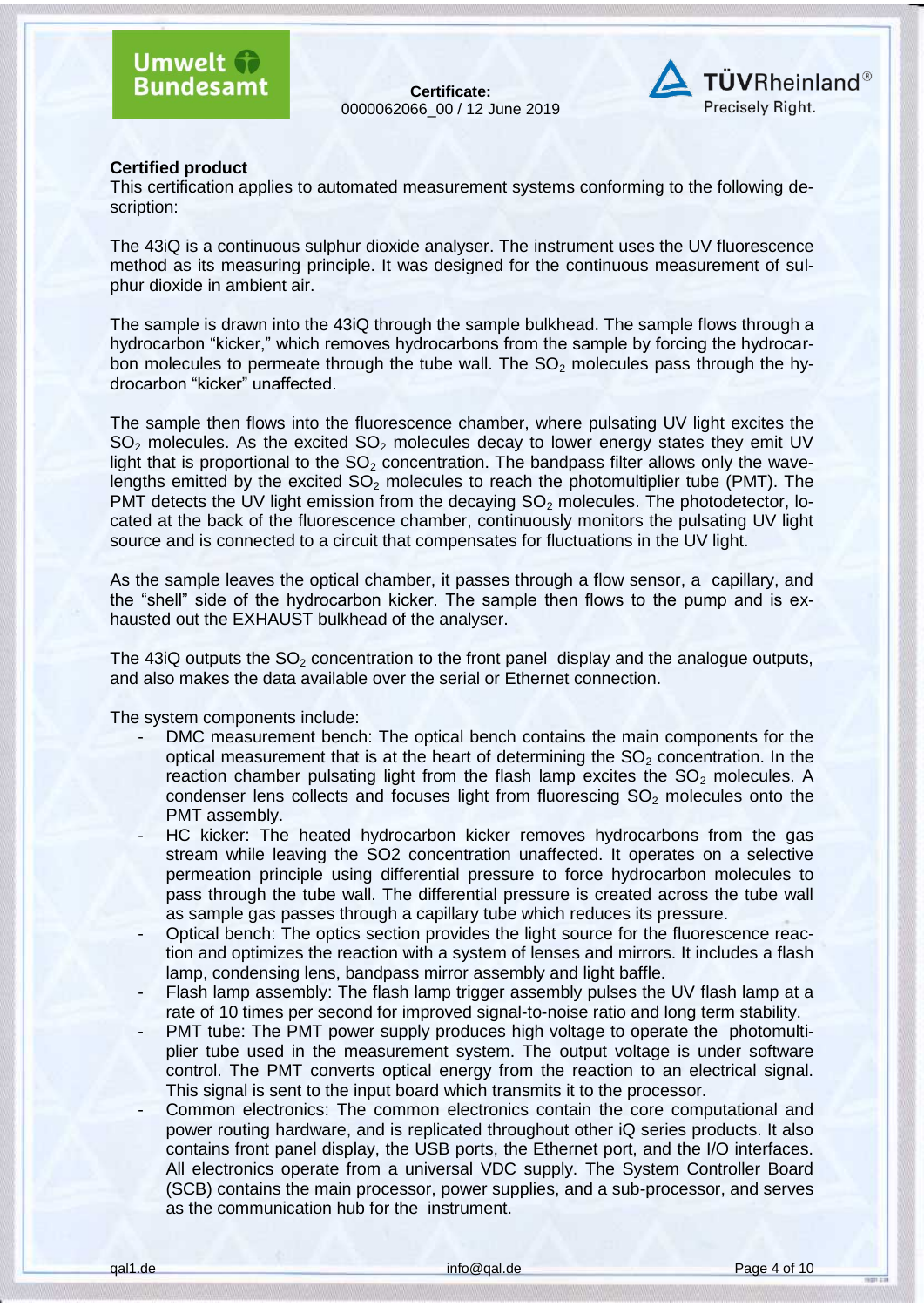### Umwelt fr **Bundesamt**

**Certificate:** 0000062066\_00 / 12 June 2019



- Peripheral Support System: The peripheral support system operates these additional devices that are needed, but do not require special feedback control or processing. The chassis fan provides air cooling of the active electronic components. Internal vacuum pump for generating air/sample through the instrument.
- Flow/Pressure DMC: The flow/pressure DMC is used to measure instrument pressures that assure proper flow regulation and for sample pressure within the measurement bench for pressure corrections and compensation. The DMC includes two pressure sensors.

#### **General remarks**

This certificate is based upon the equipment tested. The manufacturer is responsible for ensuring that on-going production complies with the requirements of the EN 15267. The manufacturer is required to maintain an approved quality management system controlling the manufacturing process for the certified product. Both the product and the quality management systems shall be subject to regular surveillance.

If a product of the current production does not conform to the certified product, TÜV Rheinland Energy GmbH must be notified at the address given on page 1.

A certification mark with an ID number that is specific to the certified product is presented on page 1 of this certificate. This certification mark may be applied to the product or used in advertising materials for the certified product.

This document as well as the certification mark remains property of TÜV Rheinland Energy GmbH. Upon revocation of the publication the certificate loses its validity. After the expiration of the certificate and on request of TÜV Rheinland Energy GmbH this document shall be returned and the certificate mark must no longer be used.

The relevant version of this certificate and its expiration date are also accessible on the internet at **qal1.de**.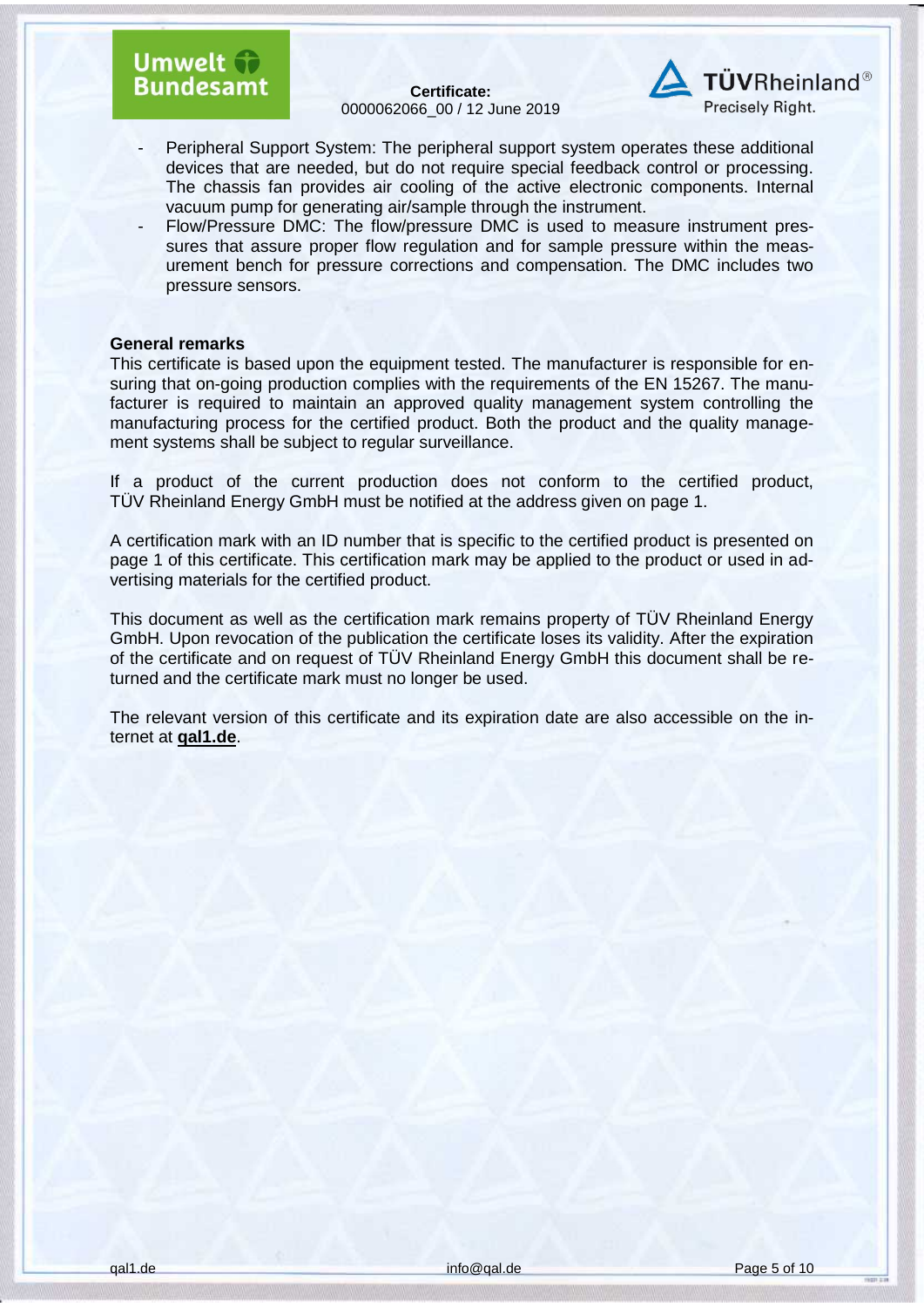### **Umwelt & Bundesamt**

**Certificate:** 0000062066\_00 / 12 June 2019



#### **Document history**

Certification of the 43iQ measuring system is based on the documents listed below and the regular, continuous surveillance of the manufacturer's quality management system:

#### **Initial certification according to EN 15267**

Certificate no. 0000062066: 12 June 2019<br>Expiry date of the certificate: 25 March 2024 Expiry date of the certificate: Test report no. 936/21242986/B dated 2 October 2018 TÜV Rheinland Energy GmbH, Cologne Publication: BAnz AT 26.03.2019 B7, chapter III number 2.1 UBA announcement dated 27 February 2019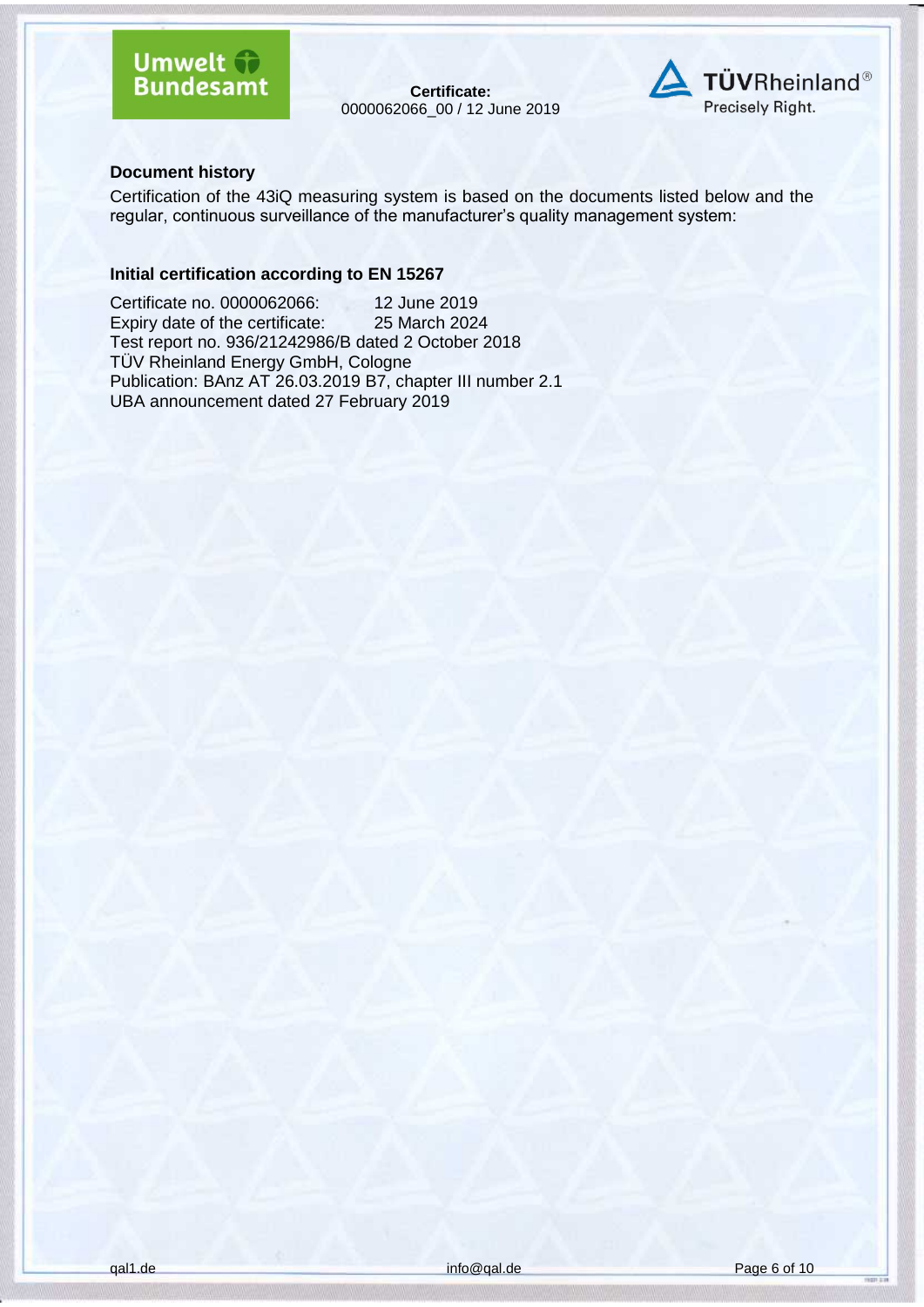**Certificate:** 0000062066\_00 / 12 June 2019



**Expanded uncertainty laboratory, system 1**

| 43iQ                                                                 |                                       |                               |                                       | Serial-No.:         | 1180540005                    |               |
|----------------------------------------------------------------------|---------------------------------------|-------------------------------|---------------------------------------|---------------------|-------------------------------|---------------|
| SO <sub>2</sub>                                                      |                                       |                               |                                       | 1h-limit value:     | 132                           | nmol/mol      |
|                                                                      |                                       |                               |                                       |                     |                               |               |
| istic<br>Performance character                                       | Performance criterion                 | <b>Result</b>                 |                                       | Partial uncertainty | Square of partial uncertainty |               |
| Repeatability standard deviation at zero                             | 1.0 nmol/mol<br>VI                    | 0.210                         | $U_{r, z}$                            | 0.06                | 0.0040                        |               |
| 1h-limit value<br>Repeatability standard deviation at                | 3.0 nmol/mol<br>VI                    | 0.420                         | $\mathsf{u}_{\mathsf{r},\mathsf{lh}}$ | 0.12                | 0.0155                        |               |
| "lack of fit" at 1h-limit value                                      | 4.0% of measured value<br>VI          | 2.400                         | ujih                                  | 1.83                | 3.3454                        |               |
| Sensitivity coefficient of sample gas pressure at 1h-limit value     | 2.0 nmol/mol/kPa<br>VI                | 0.380                         | u <sub>gp</sub>                       | 3.00                | 8.9751                        |               |
| Sensitivity coefficient of sample gas temperature at 1h-limit value  | 1.0 nmol/mol/K<br>$\mathsf{v}$        | 0.120                         | J <sub>gt</sub>                       | 0.98                | 0.9601                        |               |
| Sensitivity coefficient of surrounding temperature at 1h-limit value | 1.0 nmol/mol/K<br>VI                  | 0.339                         | $J_{\rm S}$ t                         | 2.67                | 7.1429                        |               |
| Sensitivity coefficient of electrical voltage at 1h-limit value      | 0.30 nmol/mol/V<br>$\mathsf{v}$       | 0.020                         | $\geq$                                | 0.19                | 0.0363                        |               |
| Interferent H <sub>2</sub> O with 19 mmol/mol                        | 10 nmol/mol (Zero)<br>$\mathsf{V}$    | 0.160                         |                                       | $-2.91$             | 8.4754                        |               |
|                                                                      | 10 nmol/mol (Span)<br>VI              | $-3.840$                      | <b>U<sub>H2</sub>O</b>                |                     |                               |               |
| Interferent H <sub>2</sub> S with 200 nmol/mol                       | 5.0 nmol/mol (Zero)<br>${\sf VI}$     | 0.320                         | Uint, pos                             |                     |                               |               |
|                                                                      | 5.0 nmol/mol (Span)<br>VI             | 1.370                         |                                       |                     |                               |               |
| Interferent NH <sub>3</sub> with 200 nmol/mol                        | 5.0 nmol/mol (Zero)<br>V <sub>1</sub> | 0.790                         |                                       |                     |                               |               |
|                                                                      | 5.0 nmol/mol (Span)<br>VI             | $-1.010$                      |                                       |                     |                               |               |
| Interferent NO with 500 nmol/mol                                     | 5.0 nmol/mol (Zero)<br>VI             | $-0.080$                      |                                       | 5.04                | 25.4455                       |               |
|                                                                      | 5.0 nmol/mol (Span)<br>VI             | $-0.460$                      | $\overline{\sigma}$                   |                     |                               |               |
| Interferent NO <sub>2</sub> with 200 nmol/mol                        | 5.0 nmol/mol (Zero)<br>VI             | 1.760                         |                                       |                     |                               |               |
|                                                                      | 5.0 nmol/mol (Span)<br>VI             | 4.170                         |                                       |                     |                               |               |
|                                                                      | 10 nmol/mol (Zero)<br>VI              | 1.570                         |                                       |                     |                               |               |
| Interferent m-Xylene with 1 umol/mol                                 | 10 nmol/mol (Span)<br>VI              | 3.120                         | U <sub>int, neg</sub>                 |                     |                               |               |
| Averaging effect                                                     | 7.0% of measured value<br>VI          | 1.600                         | $u_{\rm av}$                          | 1.22                | 1.4868                        |               |
| Difference sample/calibration port                                   | 1.0%<br>VI                            | $-0.490$                      | $U_{\Delta SC}$                       | $-0.65$             | 0.4184                        |               |
| Uncertainty of test gas                                              | 3.0%<br>VI                            | 2.000                         | $U_{cg}$                              | 1.32                | 1.7424                        |               |
|                                                                      |                                       | Combined standard uncertainty |                                       | $\exists$           | 7.6189                        | nmol/mol      |
|                                                                      |                                       | Expanded uncertainty          |                                       | ⊃                   | 15.2378                       | nmol/mol      |
|                                                                      |                                       | Relative expanded uncertainty |                                       | $\geq$              | 11.54                         | $\frac{5}{6}$ |
|                                                                      | Maximum allowed expanded uncertainty  |                               |                                       | W <sub>req</sub>    | $\frac{15}{2}$                | $\frac{5}{6}$ |
|                                                                      |                                       |                               |                                       |                     |                               |               |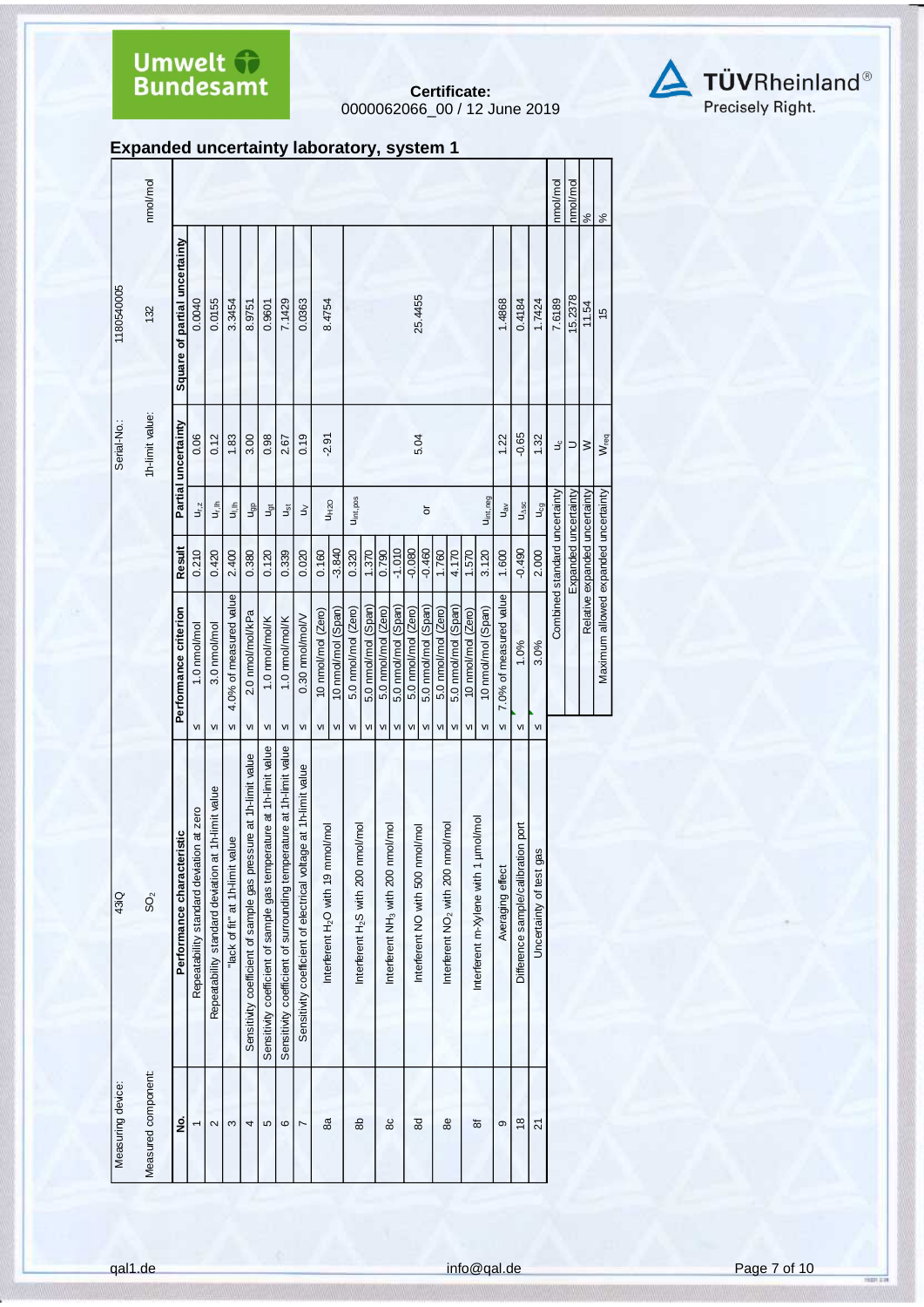**Certificate:** 0000062066\_00 / 12 June 2019



|  | Expanded uncertainty laboratory, system 2 |  |
|--|-------------------------------------------|--|
|  |                                           |  |

|                   | nmol/mol            |                               |                                          |                                                    |                                 |                                                                  |                                                                     |                                                                      |                                                                    |                                               |                    |                                                |                     |                                               |                     |                                  |                     |                                               |                     |                    |                                      |                                             |                                    |                         | nmol/mol                      | nmol/mol             | $\frac{8}{6}$                 | $\frac{5}{6}$                        |
|-------------------|---------------------|-------------------------------|------------------------------------------|----------------------------------------------------|---------------------------------|------------------------------------------------------------------|---------------------------------------------------------------------|----------------------------------------------------------------------|--------------------------------------------------------------------|-----------------------------------------------|--------------------|------------------------------------------------|---------------------|-----------------------------------------------|---------------------|----------------------------------|---------------------|-----------------------------------------------|---------------------|--------------------|--------------------------------------|---------------------------------------------|------------------------------------|-------------------------|-------------------------------|----------------------|-------------------------------|--------------------------------------|
| 1180540006        | 132                 | Square of partial uncertainty | 0.0062                                   | 0.0267                                             | 2.8111                          | 6.3646                                                           | 1.5002                                                              | 4.6663                                                               | 0.0363                                                             | 0.0381                                        |                    |                                                |                     |                                               |                     | 18.5949                          |                     |                                               |                     |                    |                                      | 2.5613                                      | 0.2516                             | 1.7424                  | 6.2129                        | 12.4257              | 9.41                          | $\frac{15}{2}$                       |
| Serial-No.:       | 1h-limit value:     | Partial uncertainty           | 0.08                                     | 0.16                                               | 1.68                            | 2.52                                                             | 1.22                                                                | 2.16                                                                 | 0.19                                                               | $-0.20$                                       |                    |                                                |                     |                                               |                     | 4.31                             |                     |                                               |                     |                    |                                      | 1.60                                        | $-0.50$                            | 1.32                    | ₹                             | ⊃                    | $\geq$                        | W <sub>req</sub>                     |
|                   |                     |                               | $u_{r,z}$                                | u,in                                               | $\frac{1}{2}$                   | J <sub>gp</sub>                                                  | ğ                                                                   | Jșt                                                                  | $\gtrsim$                                                          |                                               | <b>UH2O</b>        | U <sub>int,pos</sub>                           |                     |                                               |                     |                                  | ŏ                   |                                               |                     |                    | Uint, neg                            | $\mathsf{u}_{\mathsf{B}\check{\mathsf{v}}}$ | $U_{\Delta SC}$                    | J <sub>cg</sub>         |                               |                      |                               |                                      |
|                   |                     | Result                        | 0.260                                    | 0.550                                              | 2.200                           | 0.320                                                            | 0.150                                                               | 0.274                                                                | 0.020                                                              | 0.120                                         | $-3.640$           | 0.590                                          | 0.020               | 0.900                                         | $-2.740$            | 0.080                            | $-1.680$            | 2.200                                         | 3.170               | 1.450              | 4.230                                | 2.100                                       | $-0.380$                           | 2.000                   | Combined standard uncertainty | Expanded uncertainty | Relative expanded uncertainty |                                      |
|                   |                     | Performance criterion         | 1.0 nmol/mol                             | 3.0 nmol/mol                                       | 4.0% of measured value          | 2.0 nmol/mol/kPa                                                 | 1.0 nmol/mol/K                                                      | 1.0 nmol/mol/K                                                       | 0.30 nmol/mol/V                                                    | 10 nmol/mol (Zero)                            | 10 nmol/mol (Span) | 5.0 nmol/mol (Zero)                            | 5.0 nmol/mol (Span) | 5.0 nmol/mol (Zero)                           | 5.0 nmol/mol (Span) | 5.0 nmal/mol (Zero)              | 5.0 nmol/mol (Span) | 5.0 nmol/mol (Zero)                           | 5.0 nmol/mol (Span) | 10 nmol/mol (Zero) | 10 nmol/mol (Span)                   | 7.0% of measured value                      | 1.0%                               | 3.0%                    |                               |                      |                               | Maximum allowed expanded uncertainty |
|                   |                     |                               | $\mathsf{v}$                             | $\mathsf{VI}$                                      | VI                              | VI                                                               | ${\sf VI}$                                                          | VI                                                                   | ${\sf VI}$                                                         | $\mathsf{VI}$                                 | VI                 | $\mathsf{v}\mathsf{I}$                         | VI                  | $\mathsf{v}\mathsf{I}$                        | ${\sf VI}$          | $\mathsf{V}$                     | VI                  | VI                                            | VI                  | VI                 | $\mathsf{v}$                         | VI                                          | VI                                 | $\mathsf{v}$            |                               |                      |                               |                                      |
| 43iQ              | SO <sub>2</sub>     | Performance characteristic    | Repeatability standard deviation at zero | Repeatability standard deviation at 1h-limit value | "lack of fit" at 1h-limit value | Sensitivity coefficient of sample gas pressure at 1h-limit value | Sensitivity coefficient of sample gas temperature at 1h-limit value | Sensitivity coefficient of surrounding temperature at 1h-limit value | voltage at 1h-limit value<br>Sensitivity coefficient of electrical | Interferent H <sub>2</sub> O with 19 mmol/mol |                    | Interferent H <sub>2</sub> S with 200 nmol/mol |                     | Interferent NH <sub>3</sub> with 200 nmol/mol |                     | Interferent NO with 500 nmol/mol |                     | Interferent NO <sub>2</sub> with 200 nmol/mol |                     |                    | Interferent m-Xylene with 1 umol/mol | Averaging effect                            | Difference sample/calibration port | Uncertainty of test gas |                               |                      |                               |                                      |
| Measuring device: | Measured component: | ş                             |                                          | 2                                                  | S                               | 4                                                                | 5                                                                   | $\circ$                                                              | L                                                                  | 8a                                            |                    | கி                                             |                     | 86                                            |                     | 8                                |                     | 88                                            |                     | ಹ                  |                                      | ၜ                                           | $\frac{8}{2}$                      | Z                       |                               |                      |                               |                                      |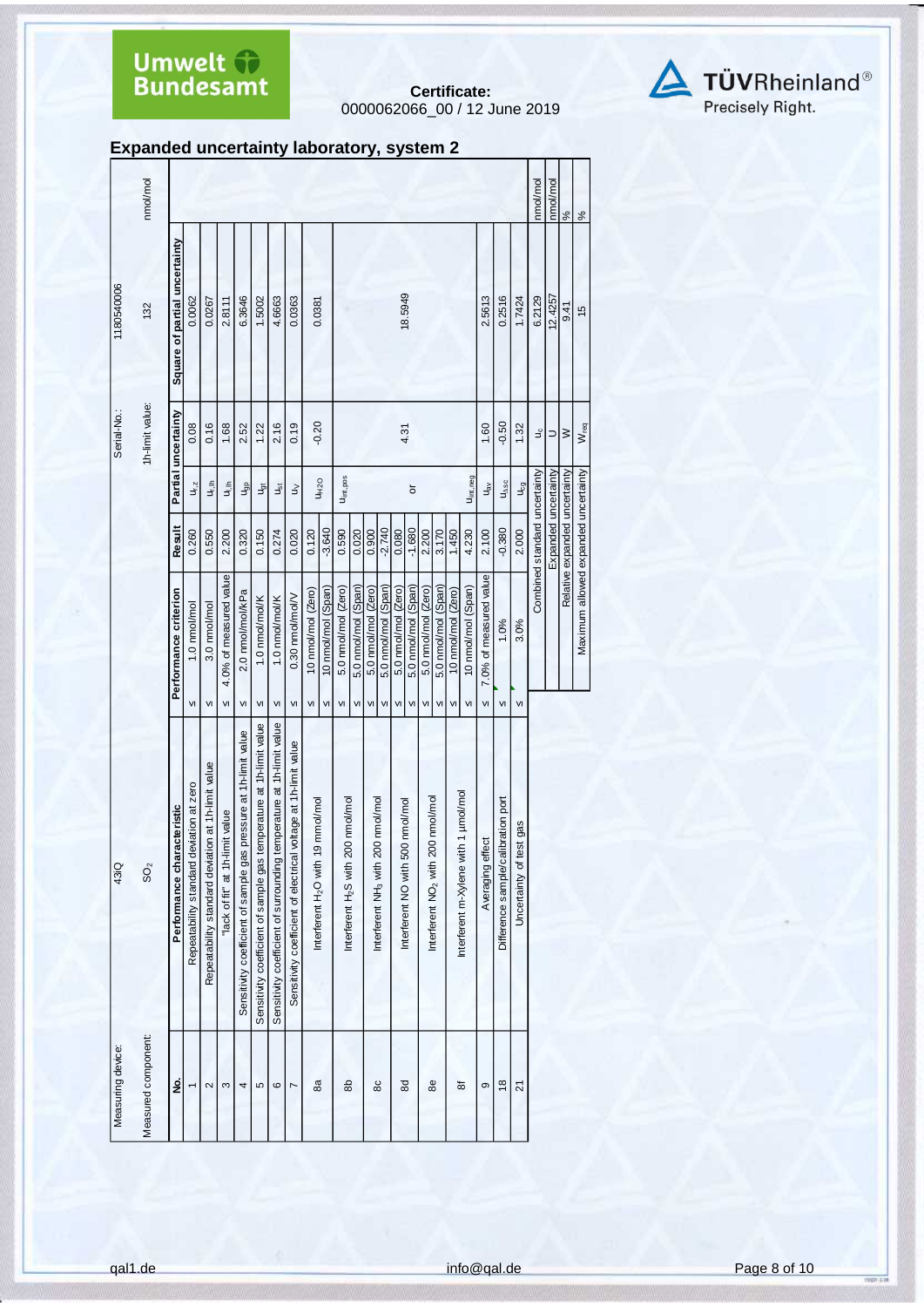**Certificate:** 0000062066\_00 / 12 June 2019



#### **Combined uncertainty, laboratory and field, system 1**

| Measuring device:   | 43iQ                                                                 |               |                                      |                               |                                  | Serial-No.:                                    | 1180540005                    |                                |
|---------------------|----------------------------------------------------------------------|---------------|--------------------------------------|-------------------------------|----------------------------------|------------------------------------------------|-------------------------------|--------------------------------|
| Measured component: | SO <sub>2</sub>                                                      |               |                                      |                               |                                  | 1h-limit value:                                | 132                           | nmol/mol                       |
| 2.                  | Performance characteristic                                           |               | Performance criterion                | Result                        |                                  | Partial uncertainty                            | Square of partial uncertainty |                                |
| $\overline{ }$      | Repeatability standard deviation at zero                             | VI            | 1.0 nmol/mol                         | 0.210                         | $U_{r,z}$                        | 0.06                                           | 0.0040                        |                                |
| $\sim$              | Repeatability standard deviation at 1h-limit value                   | VI            | 3.0 nmol/mol                         | 0.420                         | u <sub>r,ih</sub>                | not considered, as<br>$ur, lh = 0, 12 < ur, f$ |                               |                                |
| S                   | lack of fit" at 1h-limit value                                       | $\mathsf{V}$  | 4.0% of measured value               | 2.400                         | u <sub>li</sub> n                | 1.83                                           | 3.3454                        |                                |
| 4                   | at 1h-limit value<br>Sensitivity coefficient of sample gas pressure  | VI            | 2.0 nmol/mol/kPa                     | 0.380                         | <b>u<sub>gp</sub></b>            | 3.00                                           | 8.9751                        |                                |
| 5                   | Sensitivity coefficient of sample gas temperature at 1h-limit value  | VI            | 1.0 nmol/mol/K                       | 0.120                         | ್ರಕ್<br>ರ                        | 0.98                                           | 0.9601                        |                                |
| $\circ$             | Sensitivity coefficient of surrounding temperature at 1h-limit value | VI            | 1.0 nmol/mol/K                       | 0.339                         | Jst                              | 2.67                                           | 7.1429                        |                                |
| $\overline{ }$      | Sensitivity coefficient of electrical voltage at 1h-limit value      | ${\sf VI}$    | 0.30 nmol/mol/V                      | 0.020                         | ξ                                | 0.19                                           | 0.0363                        |                                |
|                     |                                                                      | ${\sf VI}$    | 10 nmol/mol (Zero)                   | 0.160                         |                                  |                                                |                               |                                |
| æ                   | Interferent H <sub>2</sub> O with 19 mmol/mol                        | ${\sf VI}$    | 10 nmol/mol (Span)                   | $-3.840$                      | U <sub>H2O</sub>                 | $-2.91$                                        | 8.4754                        |                                |
|                     |                                                                      | VI            | 5.0 nmol/mol (Zero)                  | 0.320                         |                                  |                                                |                               |                                |
| கி                  | Interferent H <sub>2</sub> S with 200 nmol/mol                       | VI            | 5.0 nmol/mol (Span)                  | 1.370                         | U <sub>int, pos</sub>            |                                                |                               |                                |
|                     |                                                                      | VI            | 5.0 nmol/mol (Zero)                  | 0.790                         |                                  |                                                |                               |                                |
| 80                  | Interferent NH <sub>3</sub> with 200 nmol/mol                        | VI            | 5.0 nmol/mol (Span)                  | $-1.010$                      |                                  |                                                |                               |                                |
|                     |                                                                      | VI            | 5.0 nmol/mol (Zero)                  | $-0.080$                      |                                  |                                                |                               |                                |
| $8o$                | Interferent NO with 500 nmol/mol                                     | $\mathsf{VI}$ | 5.0 nmol/mol (Span)                  | $-0.460$                      | ৯                                | 5.04                                           | 25.4455                       |                                |
| æ                   |                                                                      | VI            | 5.0 nmol/mol (Zero)                  | 1.760                         |                                  |                                                |                               |                                |
|                     | Interferent NO <sub>2</sub> with 200 nmol/mol                        | ${\sf VI}$    | 5.0 nmol/mol (Span)                  | 4.170                         |                                  |                                                |                               |                                |
|                     |                                                                      | VI            | 10 nmol/mol (Zero)                   | 1.570                         |                                  |                                                |                               |                                |
| 8f                  | pa<br>nterferent m-Xylene with 1 umol/r                              | VI            | 10 nmol/mol (Span)                   | 3.120                         | Uint, neg                        |                                                |                               |                                |
| တ                   | Averaging effect                                                     | VI            | 7.0% of measured value               | 1.600                         | $u_{\rm av}$                     | 1.22                                           | 1.4868                        |                                |
| $\overline{c}$      | Reproducibility standard deviation under field conditions            | ${\sf VI}$    | 5.0% of average over 3 months        | 0.460                         | J,                               | 0.61                                           | 0.3687                        |                                |
| $\overline{1}$      | Long term drift at zero level                                        | $\mathsf{v}$  | 4.0 nmol/mol                         | 0.580                         | $u_{d, l, z}$                    | 0.33                                           | 0.1121                        |                                |
| 12                  | Long term drift at span level                                        | VI            | 5.0% of max. of certification range  | 0.550                         | Ud.I.Ih                          | 0.42                                           | 0.1757                        |                                |
| $\frac{8}{2}$       | Difference sample/calibration port                                   | VI            | 1.0%                                 | -0.490                        | $\mathsf{u}_{\Delta\mathsf{sc}}$ | $-0.65$                                        | 0.4184                        |                                |
| $\overline{2}$      | Uncertainty of test gas                                              | $\mathsf{v}$  | 3.0%                                 | 2.000                         | $U_{cg}$                         | 1.32                                           | 1.7424                        |                                |
|                     |                                                                      |               |                                      | Combined standard uncertainty |                                  | ٩                                              | 7.6609                        | nmol/mol                       |
|                     |                                                                      |               |                                      | Expanded uncertainty          |                                  | ⊃∣≥                                            | 15.3217                       |                                |
|                     |                                                                      |               |                                      | Relative expanded uncertainty |                                  |                                                | 11.61                         | $\frac{1 \text{nmol/mol}}{\%}$ |
|                     |                                                                      |               | Maximum allowed expanded uncertainty |                               |                                  | W <sub>req</sub>                               | $\frac{1}{2}$                 | %                              |
|                     |                                                                      |               |                                      |                               |                                  |                                                |                               |                                |